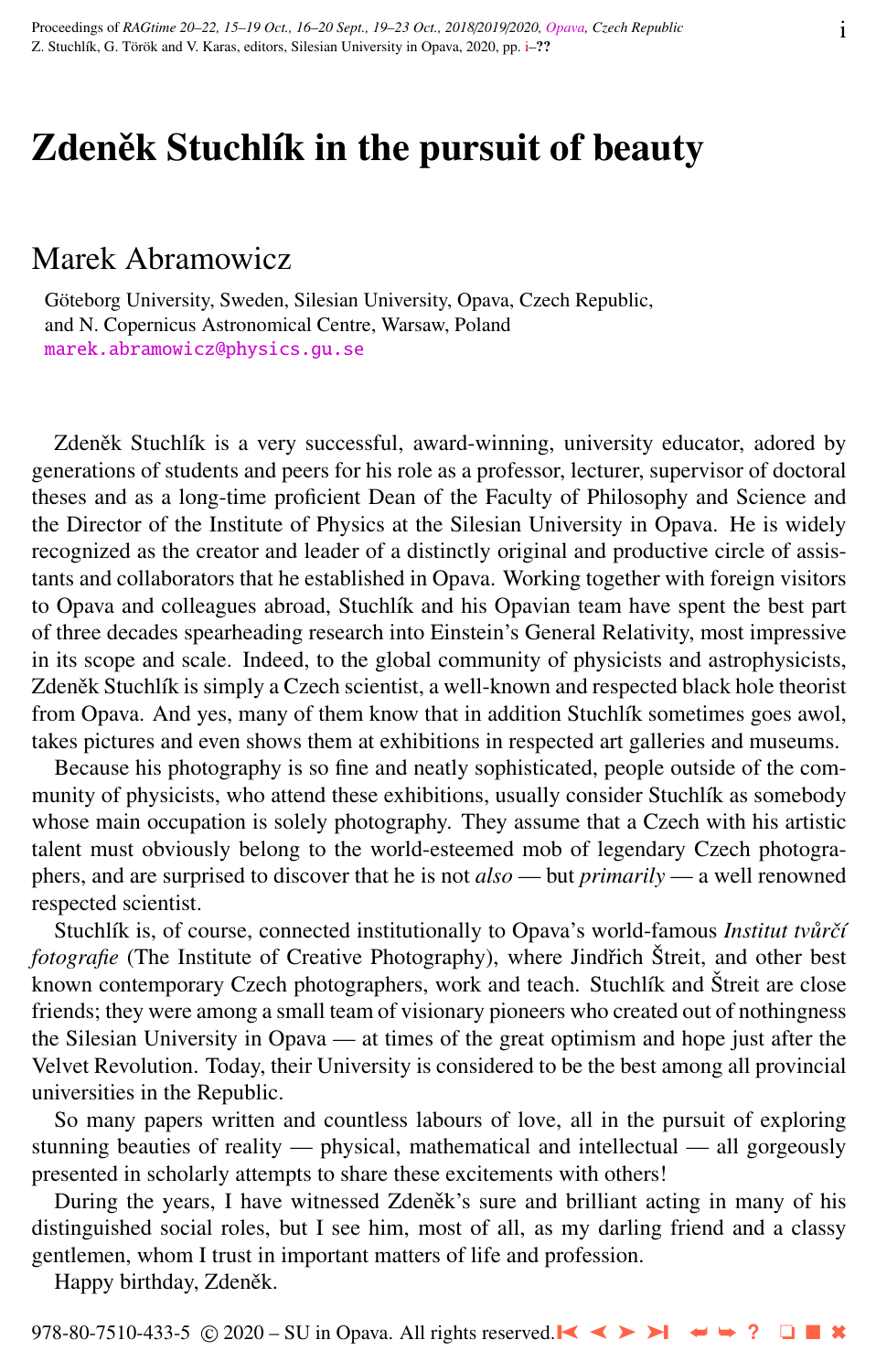#### 1 STUCHL´IK THE ARTIST: SMOOTHER PEBBLES AND PRETTIER SHELLS.

An internal pre-requisite that compels those like Stuchlík to undertake so many different intellectual activities, has been metaphorically described in the profoundly modest words by Sir Isaac Newton:

*– I do not know what I may appear to the world, but to myself I seem to have been only like a boy playing on the sea-shore, and diverting myself in now and then finding a smoother pebble or a prettier shell than ordinary, whilst the great ocean of truth lay all undiscovered before me.*

Zdeněk has been exhibiting his photographs of smoother pebbles and prettier shells in Opava, Prague and other Czech cities, as well as in Wrocław, Warsaw, Vilnius, Riga, Trieste, Frankfurt and Oxford. His artistic creations have been already discussed in books, including one devoted solely to him. One of his quite often displayed photos, paints my silhouette portrait in a hotel window, against the background of the famous Copacabana beach in Rio de Janeiro. Thank you, Zdenku, for the *Macho in the window*.

Here in Opava, in January-February 2015, he had an exhibition *Neurčitý prostor* (Undefined space) together with Jerzy Olek, a top Polish artist-photographer and art theoretician. I wrote an introduction to its *Catalogue*, saying that the joint exhibition of photos taken by these friends of mine showed their utterly dissimilar ways of perceiving reality. Such striking differences cannot be explained through sole recourse to the stereotypical assumption that a scientist surveys the world by number, weight and measure, applying a cool eye to things and phenomena, whereas an artist sees reality in a way which is subjective, emotional and altogether irrational. There, at this exhibition, the stereotype was simply false. The unaware viewer would never have been able to guess which photos were taken by the "artist" and which ones by the "scientis".

Indeed, Zdeněk Stuchlík as an artist simply accepts the world along with its amazing complexity. He does not try to explain or even tentatively order reality. He does not strive to improve it. His photos represent faithful, unprocessed images of specific things. Some unyielding and eternal as seas, rocks or castles, others registered in a snapshot, and noticed exclusively by him. All Stuchlik's "things and voyages" constitute his own private catalogues of reality wherein he can accommodate portraits of his friends, views of Rio de Janeiro, as well as abstract light reflections in the fogs over the Gulf of Trieste. Stuchlík shows to us the beauty of the reality which is boundless, unique and inexplicable. He does his job humbly. He does not try to educate. Instead, he arranges his photographs in sequences whose deliberate lack of order imitates the puzzling and confusing randomness of the real world.

### 2 STUCHL´IK THE SCIENTIST: NAKED SINGULARITIES.

In its 19th December 2020 issue, *The Spectator* published a remarkable interview with Sir Roger Penrose by Dr Thomas Fink. In the interview, Penrose says that the Nobel Committee in Stockholm may have jumped the gun stating that they awarded him the Prize "for the discovery that black hole formation is a robust prediction of the general theory of relativity".

➤❙ ➤➤ ➤❙ ➥➥ **?** ❏ ■ ✖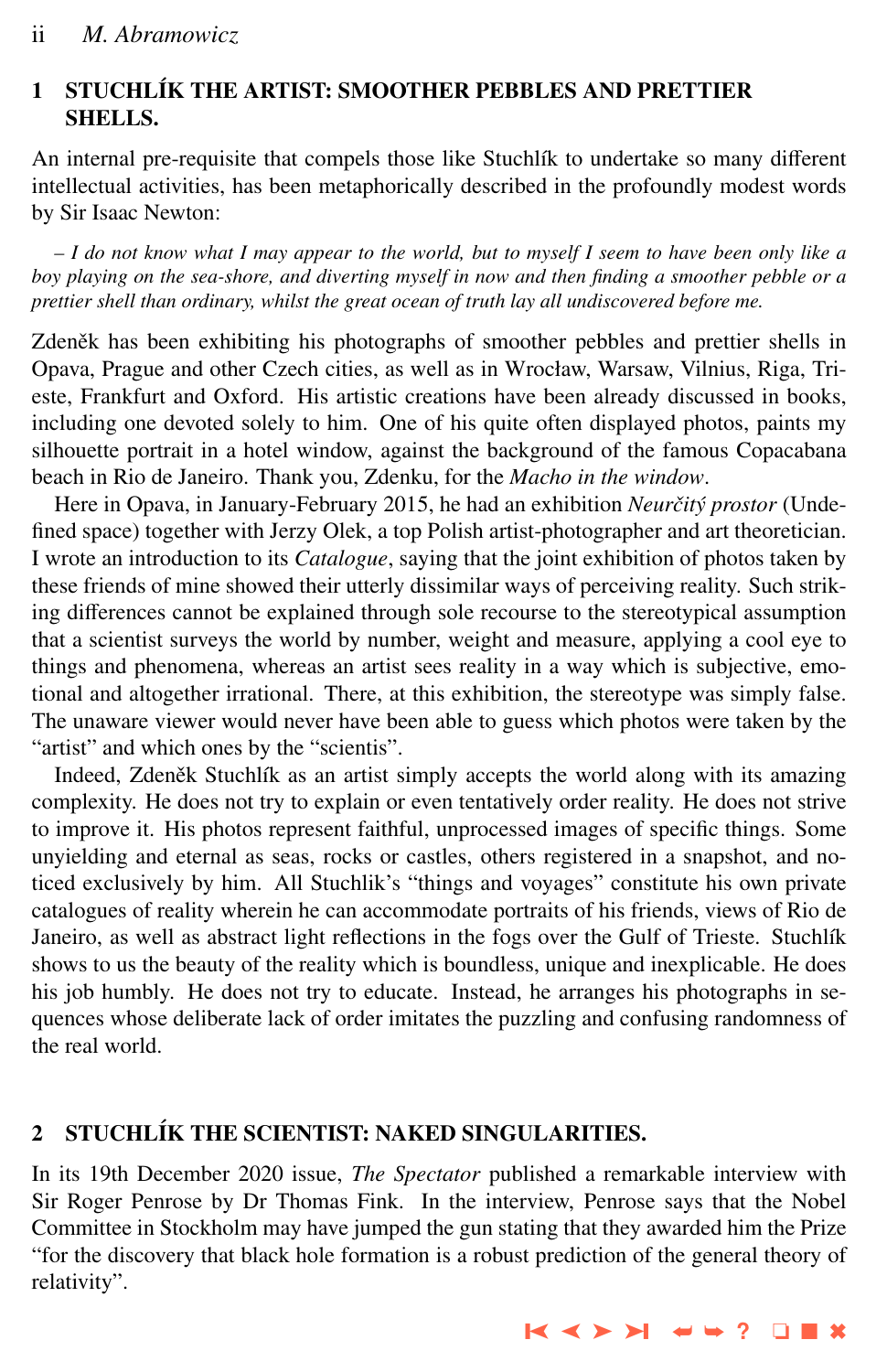*– I never proved black holes could be there, generically –* smiles Penrose *– What I proved was that singularities had to be there.*

In the interview, Penrose carefully corrects this surprisingly common, and quite old, misconception that he has proved the existence of black holes, i.e. the existence of compact objects with the event horizon. No, he has not — and nobody ever has. Neither has he proven his own cosmic censor hypothesis, stating that singularities are always hidden inside event horizons, so that they cannot be visible from the outside. His original 1965 singularity theorem is quite remarkable, for it is based only on a few very general assumptions: it does not need even to assume Einstein's field equations! Indeed, a scrupulous and accurate student of the theorem would notice that all Roger Penrose needed for his proof was:

(1) The existence of the 4D space-time M with a Lorentzian metric.

(2) An existence in M of a compact, 2D *trapped surface* T such that both the ingoing and outgoing congruences of null geodesics emerging from T converge, in the sense of the negative expansion invariant,  $\theta$  < 0.

(3) The gravity is attractive in the sense that along any congruence of null geodesics,  $d\theta/d\mu < 0$ , where  $\mu$  is the affine parameter along the congruence.

(4) There exists a non-compact Cauchy surface (this is roughly equivalent to say that the space-time has a trivial topology, for example it is not wrapped in space into a cylinder).

Note that usually instead of (3) one assumes the weak energy condition  $R_{ab}X^aX^b > 0$ , the  $X^a$  being a null vector and then one uses the Raychaudhuri equation, together with with  $X^a$  being a null vector and then one uses the Raychaudhuri equation, together with  $\omega = 0$ , in order to conclude that  $d\theta/d\mu < 0$ . Note also that  $\omega = 0$  is not an extra assumption, as it must be  $\omega = 0$  at the trapped surface  $\mathbb T$  for the congruence in question (the congruence emerges from the surface T orthogonally) and thus, from the Newman Penrose equation for  $d\omega/d$  it follows that  $\omega = 0$  everywhere along this congruence.

I prefer to use the assumption  $d\theta/d\mu < 0$  rather than  $R_{ab}X^aX^b > 0$ , as it avoids (seemingly but this is all right) the murky subject of the energy condition, the cosmological only, but this is all right) the murky subject of the energy condition, the cosmological question of  $\Lambda$ , and so on.

One should be aware of the important point here: the Penrose theorem is far more general than most of the commentators, even those with a Ph.D. in physics, say (or know). The theorem works in *all Lorentzian*, and *not only strictly Einsteinian*, space-times in which gravity is attractive, which admit trapped surfaces, and which have a trivial topology (noncompact Cauchy surfaces). In such space-times singularities, *defined as null geodesic incompleteness*, are unavoidable. The Einstein field equations play no role in the proof when one assumes  $dθ/dμ < 0$  instead of the usual  $R_{ab}X^a X^b > 0$ .<br>The space times and circumstances considered by Pe

The space times and circumstances considered by Penrose are far more general than those strictly consistent with Einstein's theory. This was, perhaps still another reason for Penrose's delicate smile when he quoted Nobel Committee's wording of their explanation why they awarded him the Prize...

Nobody has proved that the Penrose cosmic censor hypothesis holds even in the standard Einstein's relativity. Could it therefore be so, that in our Universe the naked singularities are present? And if they are present, what would be their observable signatures? This is one of a few fundamental questions that have occupied Stuchlík's mind for a long time. Even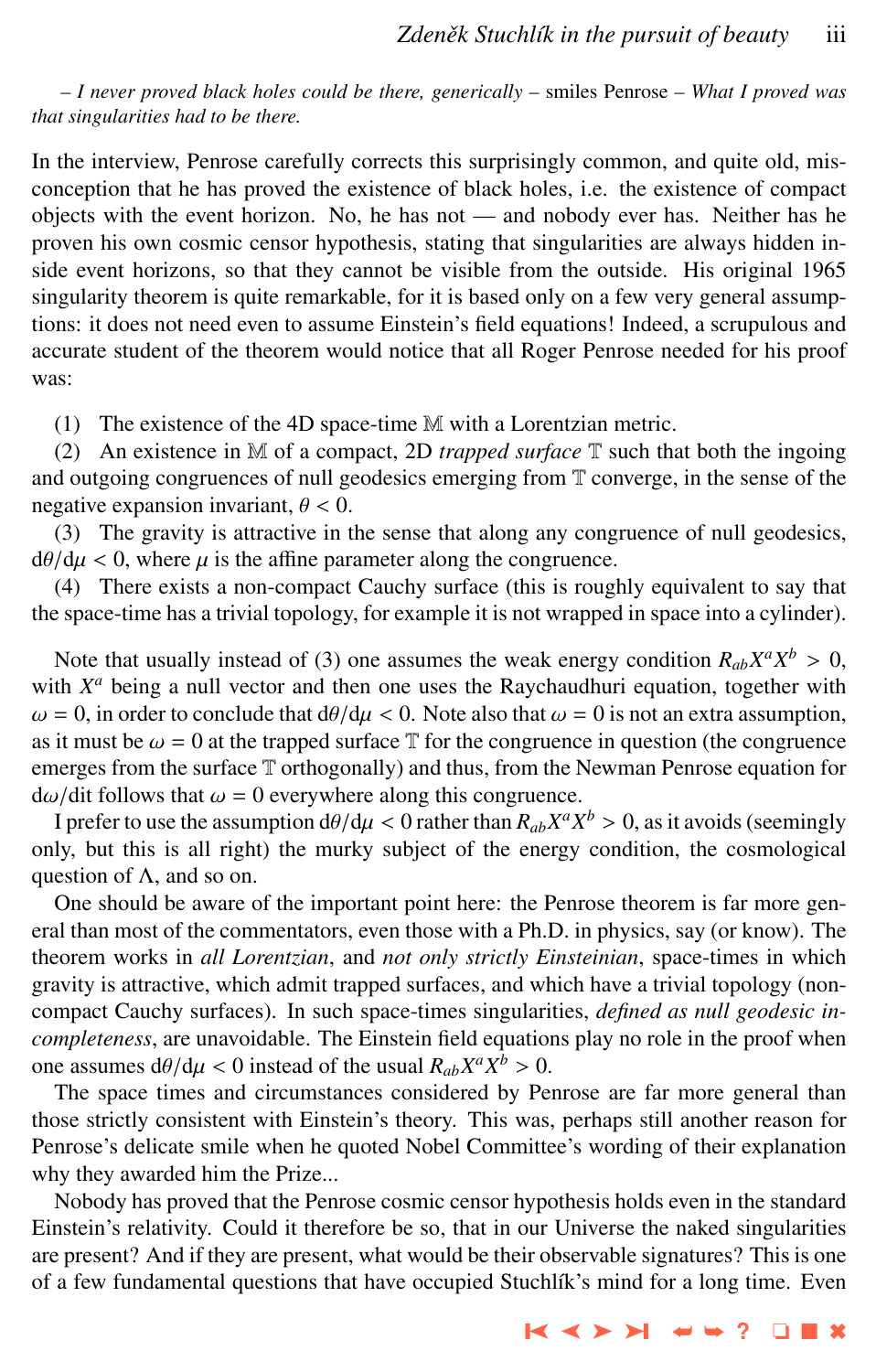years before the Event Horizon Telescope time he and his collaborators in Opava were calculating images of naked singularities that would be in principle eventually possible to observe.

They found that the naked singularity images have features that are qualitatively (topologically) different than those that black holes may be consistent with. This is independent of all uncertainties with the emissivity properties of matter that surrounds these objects and is the source of photons emitted there, which are eventually detected by the EHT. Today the resolution is still too weak to dig out these features, but it will quickly, in a matter of a few years, improve.

I have only mentioned the naked singularities here, because they are so closely connected to this year's Nobel Prize in physics. But Stuchlík and colleagues are studying other possibilities as well: wormholes, strange stars, horizontless objects in alternative gravity theories... All these subjects belong to new, the brave and marvellous, future of physics. Very near future. Observations by EHT, Ligo-Virgo, Gravity and other astrophysical instruments alike, together with the purely theoretical insight coming from the directions that Zdeněk Stuchlík pioneered long ago and which are now the main subject of many, will soon open the flood gates. I hope to see successful and direct observational testing of the sweet dreams of XX and XXI century physics: *you better watch out — quantum gravity is coming to town!*

#### **3 STUCHLÍK THE EDUCATOR.**

Theoretical physics is not a profession like others, but almost an existential condition, a necessity of life. It requires a passionate commitment to conduct research, continuous and persistent self-education and joyful teaching of students at all university levels. The latter aspect is as important as the two first. Every theorist must be personally involved in education: preparing solid and interesting lectures, even when teaching is not an obligation arising from his university employment.

Dennis Sciama, John Wheeler, Richard Feynman and Lev Landau were probably the most charismatic and successful teachers of university physics in the XX century. I had the privilege to spent many years in Sciama's group, first in Oxford and then in Trieste, and two years in Wheeler's group in Austin, Texas. I have experienced first hand their tradition and attitude towards teaching physics, the quality of their courses and their unique style of shaping friendly and helpful master-student relations. To me, it is obvious that the way of teaching physics at Opava under Zdeněk, compares well with these best-in-class examples. Stuchlík has been able to create the school in which, at all stages of education, students are in the safe hands of their professors who offer each of them an individual plan to learn. Students enjoy academic freedom, but at the same time have well defined duties, and are involved not only in learning, but also, step by step, in participating in the Department's research and even in some administrative work. Stuchlík devotes a lot of extra- curricular time, giving himself personal tutorials to all students who need help.

And, of course, everyday we all go together for lunches, often for dinners, and sometimes to the *Slezské divadlo* (' 'it's an opera'').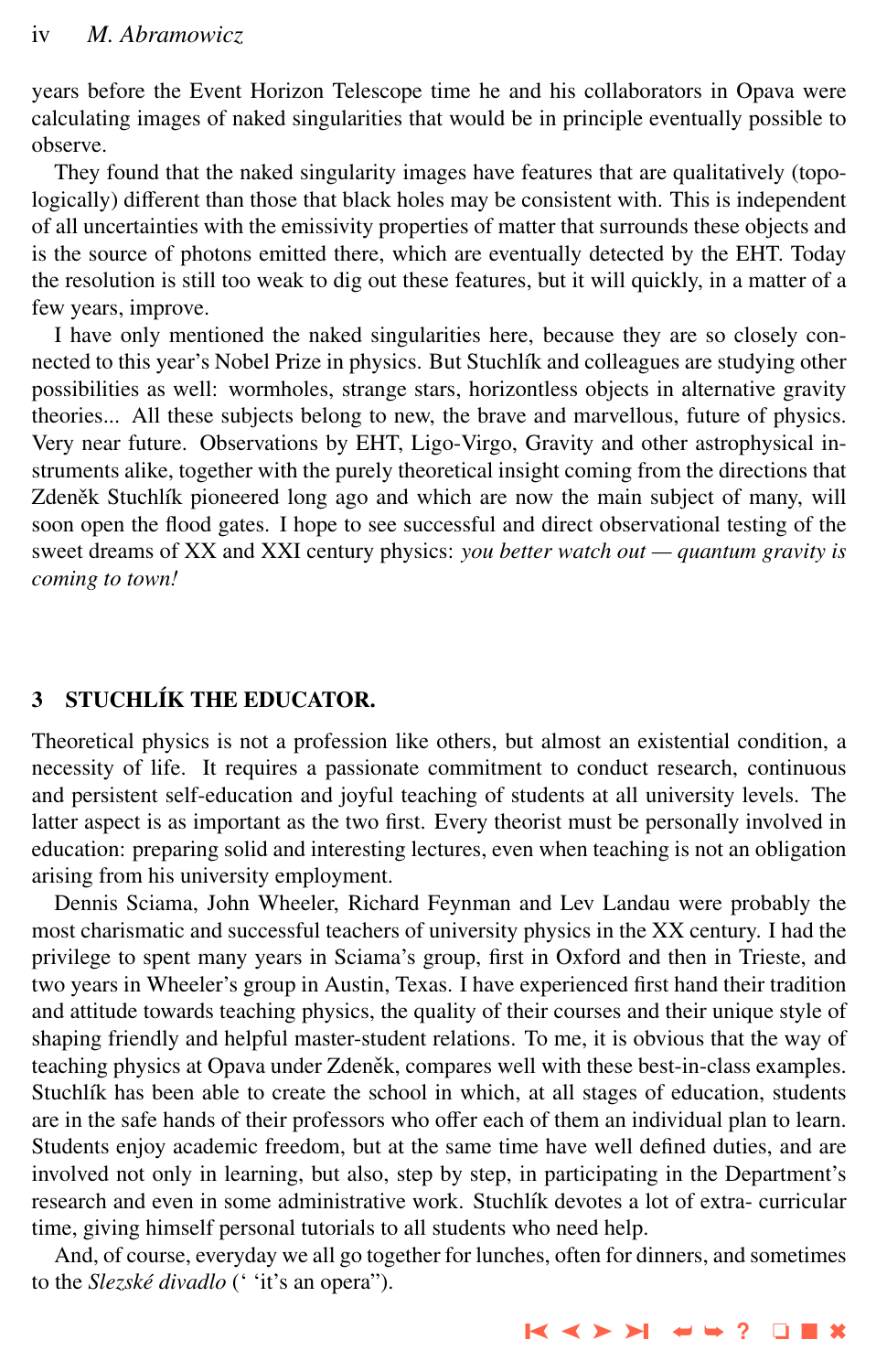➤❙ ➤➤ ➤❙ ➥➥ **?** ❏ ■ ✖

### 4 ZDENĚK, MY CZECH REFERENCE POINT.

To conclude, let me say something rather personal. I am a Pole who does not speak Czech, but who throughout his whole adult life, was fascinated by Czech culture, literature, way of life and customs. When I think of the personalities important in Czech culture and science who influenced me most of all, I remember, of course, Johannes Kepler, Jehuda Löw, Jan Hus, Franz Kafka, Christian Doppler, Alfons Mucha, Egon Erwin Kisch, Karel Čapek, Emil Zátopek, Bohumil Hrabal, Milan Kundera, Václav Havel, Marta Kubišová, Miloš Forman, Helena Vondráčkova, Jiří Bičák and Jara Cimrman... Then Praga magica where once I lived alone in a large, nice apartment at Malá Strana, through all seasons of the year changing one after the other. And, of course, Zdeněk Stuchlík who is my most important Czech reference point.

One day, Zdeněk and I enjoyed an evening in *U Krbu*, our favourite restaurant in Opava, in the company of a few colleagues, mostly from the University, and a few students. We all were a bit drunk. Not much, of course, just a tiny bit. – *Zdenku* – I asked – *tell me please, taking into account just everything you could think of: which country in Europe would you consider to be the best to live a happy life?*

– *The Czech Republic.* – he replied immediately

– *Really? And why not Switzerland?* – I expressed my surprise.

– *Because our mountains are smaller*.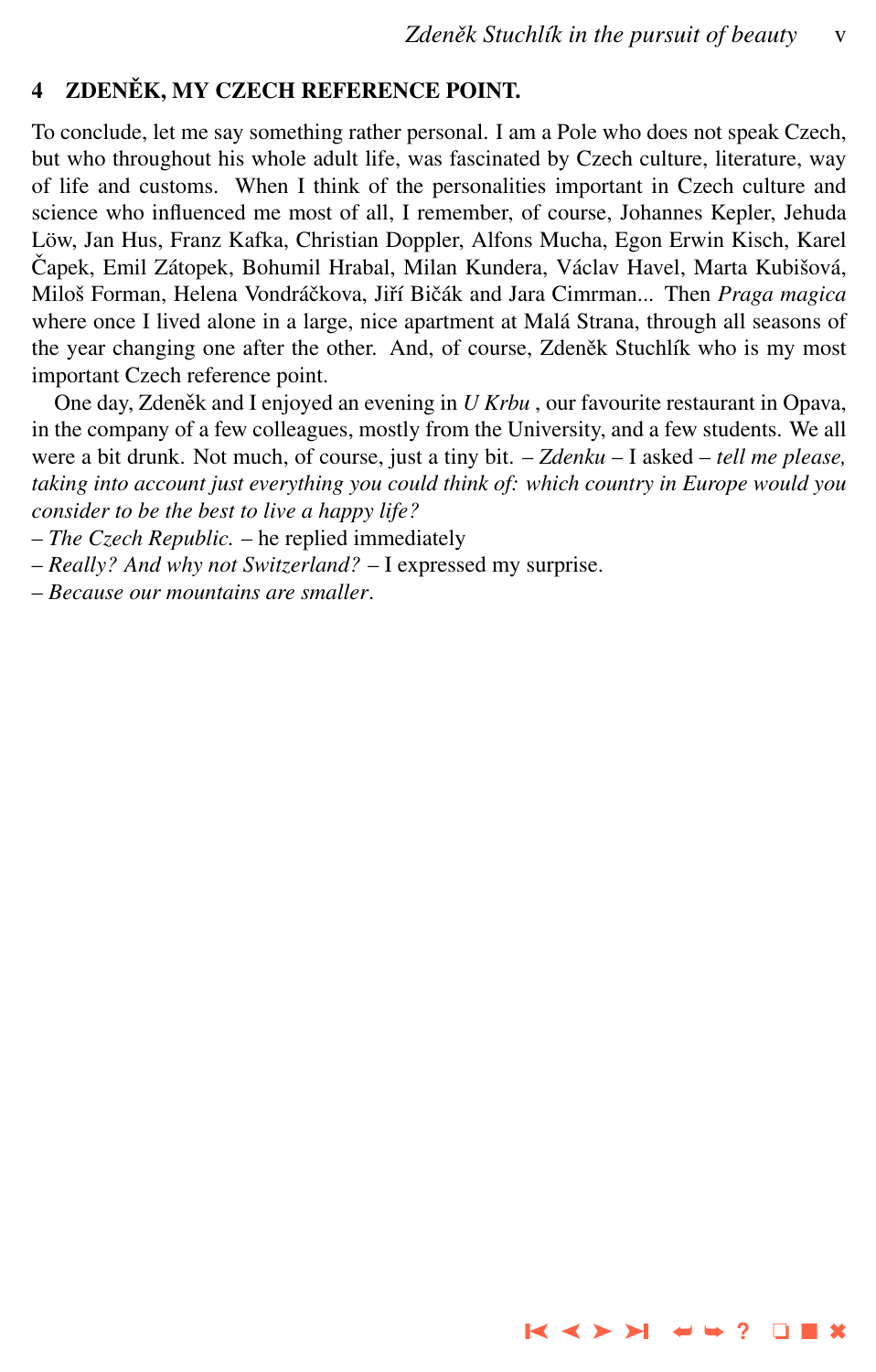

Zdeněk Stuchlík, Macho in the Window (Rio de Janeiro, 2003)

 $\leq$